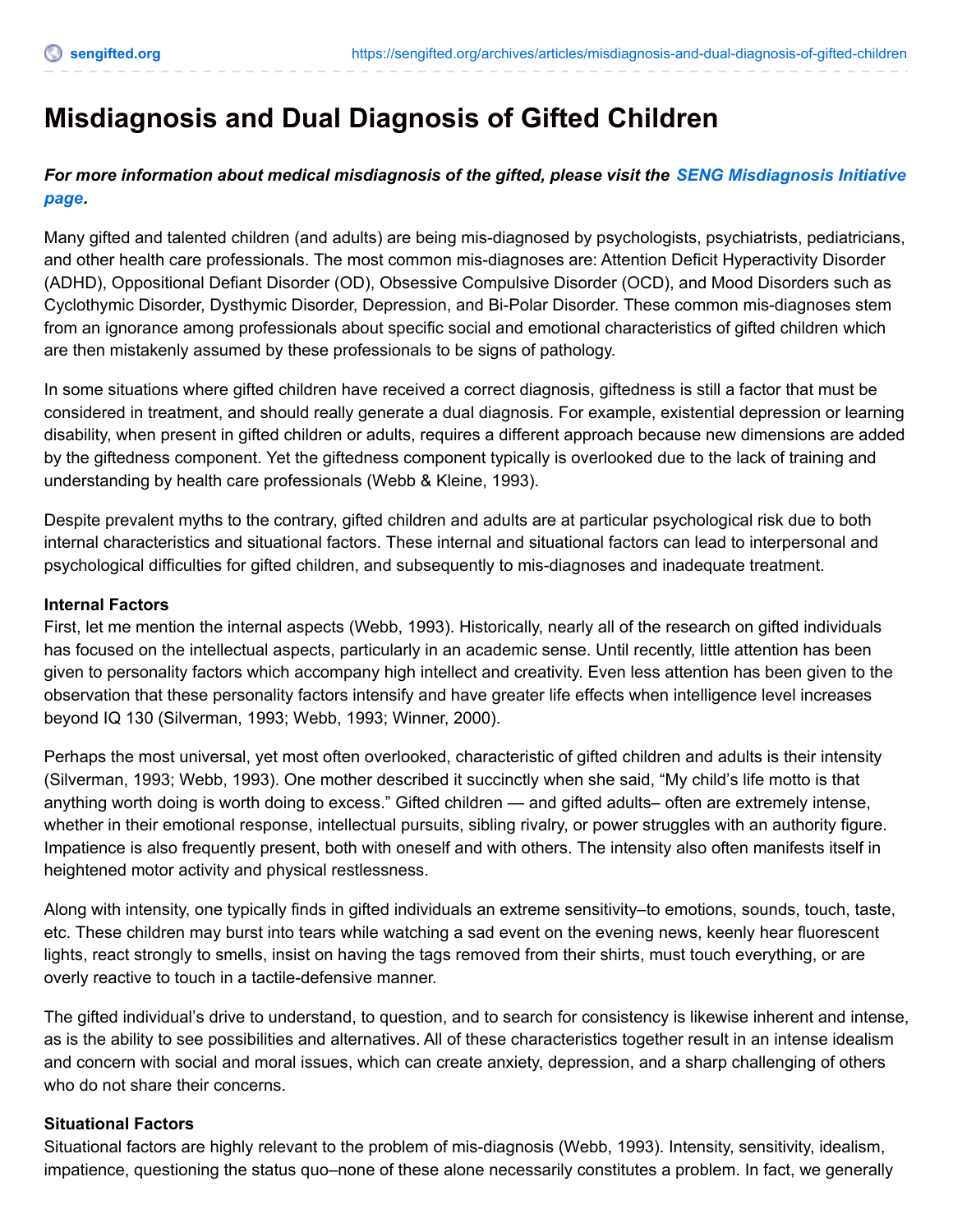value these characteristics and behaviors–unless they happen to occur in a tightly structured classroom, or in a highly organized business setting, or if they happen to challenge some cherished tradition, and gifted children are the very ones who challenge traditions or the status quo.

There is a substantial amount of research to indicate that gifted children spend at least one-fourth to one-half of the regular classroom time waiting for others to catch up. Boredom is rampant because of the age tracking in our public schools. Peer relations for gifted children are often difficult (Webb, Meckstroth and Tolan, 1982; Winner, 2000), all the more so because of the internal dyssynchrony (asynchronous development) shown by so many gifted children where their development is uneven across various academic, social, and developmental areas, and where their judgment often lags behind their intellect.

Clearly, there are possible (or even likely) problems that are associated with the characteristic strengths of gifted children. Some of these typical strengths and related problems are shown in Table 1.

## **Table 1: Possible Problems That May be Associated with Characteristic Strengths of Gifted Children**

| <b>Strengths</b>                                                                                            | <b>Possible Problems</b>                                                                                                                                     |
|-------------------------------------------------------------------------------------------------------------|--------------------------------------------------------------------------------------------------------------------------------------------------------------|
| Acquires and retains information quickly.                                                                   | Impatient with slowness of others; dislikes routine and drill; may<br>resist mastering foundational skills; may make concepts unduly<br>complex.             |
| Inquisitive attitude, intellectual curiosity;<br>intrinsic motivation; searching for<br>significance.       | Asks embarrassing questions; strong-willed; resists direction;<br>seems excessive in interests; expects same of others.                                      |
| Ability to conceptualize, abstract, synthesize;<br>enjoys problem-solving and intellectual<br>activity.     | Rejects or omits details; resists practice or drill; questions teaching<br>procedures.                                                                       |
| Can see cause-effect relations.                                                                             | Difficulty accepting the illogical-such as feelings, traditions, or<br>matters to be taken on faith.                                                         |
| Love of truth, equity, and fair play.                                                                       | Difficulty in being practical; worry about humanitarian concerns.                                                                                            |
| Enjoys organizing things and people into<br>structure and order; seeks to systematize.                      | Constructs complicated rules or systems; may be seen as bossy,<br>rude, or domineering.                                                                      |
| Large vocabulary and facile verbal<br>proficiency; broad information in advanced<br>areas.                  | May use words to escape or avoid situations; becomes bored with<br>school and age-peers; seen by others as a "know it all."                                  |
| Thinks critically; has high expectancies; is<br>self-critical and evaluates others.                         | Critical or intolerant toward others; may become discouraged or<br>depressed; perfectionistic.                                                               |
| Keen observer; willing to consider the<br>unusual; open to new experiences.                                 | Overly intense focus; occasional gullibility.                                                                                                                |
| Creative and inventive; likes new ways of<br>doing things.                                                  | May disrupt plans or reject what is already known; seen by others<br>as different and out of step.                                                           |
| Intense concentration; long attention span in<br>areas of interest; goal-directed behavior;<br>persistence. | Resists interruption; neglects duties or people during period of<br>focused interests; stubbornness.                                                         |
| Sensitivity, empathy for others; desire to be<br>accepted by others.                                        | Sensitivity to criticism or peer rejection; expects others to have<br>similar values; need for success and recognition; may feel different<br>and alienated. |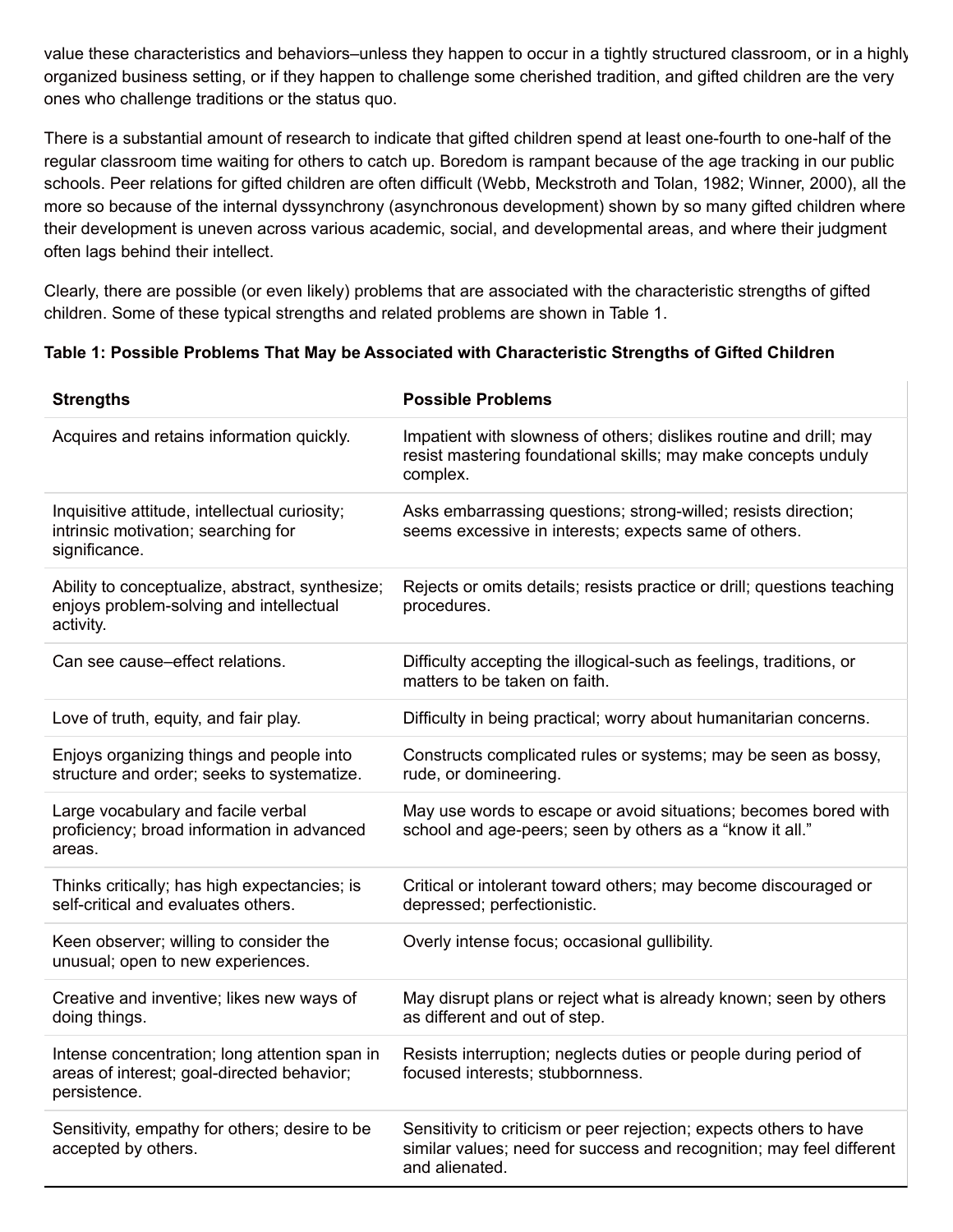| High energy, alertness, eagerness; periods of<br>intense efforts. | Frustration with inactivity; eagerness may disrupt others'<br>schedules; needs continual stimulation; may be seen as<br>hyperactive. |
|-------------------------------------------------------------------|--------------------------------------------------------------------------------------------------------------------------------------|
| Independent; prefers individualized work;<br>reliant on self.     | May reject parent or peer input; non-conformity; may be<br>unconventional.                                                           |
| Diverse interests and abilities; versatility.                     | May appear scattered and disorganized; frustrations over lack of<br>time; others may expect continual competence.                    |
| Strong sense of humor.                                            | Sees absurdities of situations; humor may not be understood by<br>peers; may become "class clown" to gain attention.                 |

Adapted from Clark (1992) and Seagoe (1974)

Lack of understanding by parents, educators, and health professionals, combined with the problem situations (e.g., lack of appropriately differentiated education) leads to interpersonal problems which are then mis-labeled, and thus prompt the mis-diagnoses. The most common mis-diagnoses are as follows.

## **Common Mis-Diagnoses**

ADHD and Gifted. Many gifted children are being mis-diagnosed as Attention Deficit Hyperactivity Disorder (ADHD). The gifted child's characteristics of intensity, sensitivity, impatience, and high motor activity can easily be mistaken for ADHD. Some gifted children surely do suffer from ADHD, and thus have a dual diagnosis of gifted and ADHD; but in my opinion, most are not. Few health care professionals give sufficient attention to the words about ADHD in DSM-IV(1994) that say "…inconsistent with developmental level…." The gifted child's developmental level is different (asynchronous) when compared to other children, and health care professionals need to ask whether the child's inattentiveness or impulsivity behaviors occur only in some situations but not in others (e.g., at school but not at home; at church, but not at scouts, etc.). If the problem behaviors are situational only, the child is likely not suffering from ADHD.

To further complicate matters, my own clinical observation suggests that about three percent of highly gifted children suffer from a functional borderline hypoglycemic condition. Silverman (1993) has suggested that perhaps the same percentage also suffer from allergies of various kinds. Physical reactions in these conditions, when combined with the intensity and sensitivity, result in behaviors that can mimic ADHD. However, the ADHD-like symptoms in such cases will vary with the time of day, length of time since last meal, type of foods eaten, or exposure to other environmental agents.

Oppositional Defiant Disorder and Gifted. The intensity, sensitivity, and idealism of gifted children often lead others to view them as "strong-willed." Power struggles with parents and teachers are common, particularly when these children receive criticism, as they often do, for some of the very characteristics that make them gifted (e.g., "Why are you so sensitive, always questioning me, trying to do things a different way," etc.).

Bi-Polar and other Mood Disorders and Gifted. Recently, I encountered a parent whose highly gifted child had been diagnosed with Bi-Polar Disorder. This intense child, whose parents were going through a bitter divorce, did indeed show extreme mood swings, but, in my view, the diagnosis of Bi-Polar Disorder was off the mark. In adolescence, or sometimes earlier, gifted children often do go through periods of depression related to their disappointed idealism, and their feelings of aloneness and alienation culminate in an existential depression. However, it is not at all clear that this kind of depression warrants such a major diagnosis.

Obsessive-Compulsive Disorder and Gifted. Even as preschoolers, gifted children love to organize people and things into complex frameworks, and get quite upset when others don't follow their rules or don't understand their schema. Many gifted first graders are seen as perfectionistic and "bossy" because they try to organize the other children, and sometimes even try to organize their family or the teacher. As they grow up, they continue to search intensely for the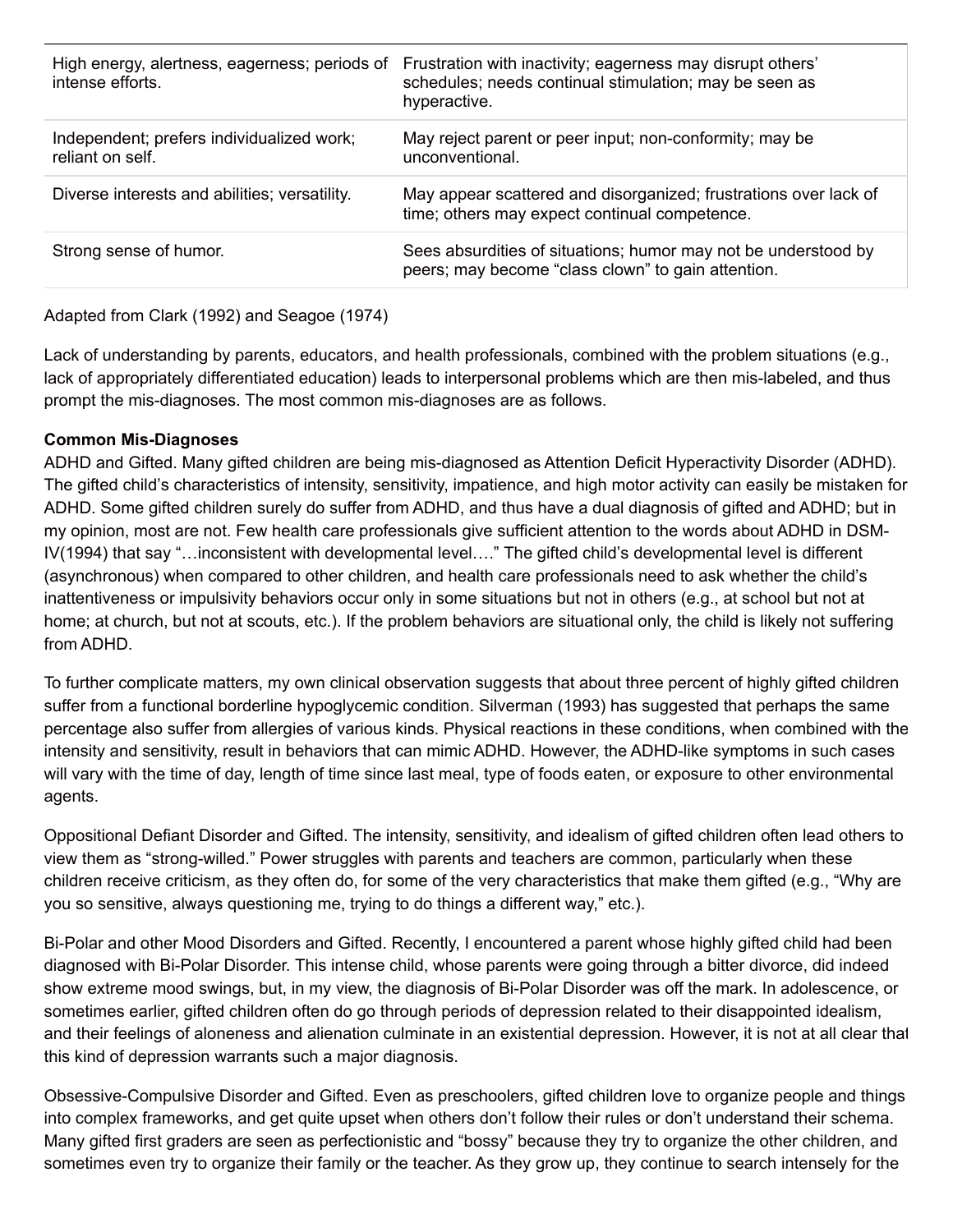"rules of life" and for consistency. Their intellectualizing, sense of urgency, perfectionism, idealism, and intolerance for mistakes may be misunderstood to be signs of Obsessive-Compulsive Disorder or Obsessive-Compulsive Personality Disorder. In some sense, however, giftedness is a dual diagnosis with Obsessive-Compulsive Personality Disorder since intellectualization may be assumed to underlie many of the DSM-IV diagnostic criteria for this disorder.

#### **Dual Diagnoses**

Learning Disabilities and Giftedness. Giftedness is a coexisting factor, to be sure, in some diagnoses. One notable example is in diagnosis and treatment of learning disabilities. Few psychologists are aware that inter-subscale scatter on the Wechsler intelligence tests increases as a child's overall IQ score exceeds 130. In children with a Full Scale IQ score of 140 or greater, it is not uncommon to find a difference of 20 or more points between Verbal IQ and Performance IQ (Silverman, 1993; Webb & Kleine, 1993; Winner, 2000). Most clinical psychologists are taught that such a discrepancy is serious cause for concern regarding possible serious brain dysfunction, including learning disabilities. For highly gifted children, such discrepancy is far less likely to be an indication of pathological brain dysfunction, though it certainly would suggest an unusual learning style and perhaps a relative learning disability.

Similarly, the difference between the highest and lowest scores on individual subscales within intelligence and achievement tests is often quite notable in gifted children. On the Wechsler Intelligence Scale for Children – III, it is not uncommon to find subscale differences greater than seven scale score points for gifted children, particularly those who are highly gifted. These score discrepancies are taken by most psychologists to indicate learning disabilities, and in a functional sense they do represent that. That is, the levels of ability do vary dramatically, though the range may be "only" from Very Superior to Average level of functioning. In this sense, gifted children may not "qualify" for a diagnosis of learning disability, and indeed some schools seem to have a policy of "only one label allowed per student," and since this student is gifted, he/she can not also be considered learning disabled. However, it is important for psychologists to understand the concept of "asynchronous development" (Silverman, 1993), and to appreciate that most gifted children show such an appreciable, and often significant, scatter of abilities.

Poor handwriting is often used as one indicator of learning disabilities. However, many and perhaps most gifted children will show poor handwriting. Usually this simply represents that their thoughts go so much faster than their hands can move, and that they see little sense in making writing an art form when its primary purpose is to communicate (Webb & Kleine, 1993; Winner, 2000).

Psychologists must understand that, without intervention, self-esteem issues are almost a guarantee in gifted children with learning disabilities as well as those who simply have notable asynchronous development since they tend to evaluate themselves based more on what they cannot do rather than on what they are able to do. Sharing formal ability and achievement test results with gifted children about their particular abilities, combined with reassurance, can often help them develop a more appropriate sense of self-evaluation.

Sleep Disorders and Giftedness. Nightmare Disorder, Sleep Terror Disorder, and Sleepwalking Disorder appear to be more prevalent among gifted children, particularly boys. It is unclear whether this should be considered a misdiagnosis or a dual diagnosis. Certainly, parents commonly report that their gifted children have dreams that are more vivid, intense, and more often in color, and that a substantial proportion of gifted boys are more prone to sleepwalking and bed wetting, apparently related to their dreams and to being more soundly (i.e., intensely) asleep. Such concordance would suggest that giftedness may need to be considered as a dual diagnosis in these cases, or at least a factor worthy of consideration since the child's intellect and sense of understanding often can be used to help the child cope with nightmares.

A little known observation concerning sleep in gifted individuals is that about twenty percent of gifted children seem to need significantly less sleep than other children, while another twenty percent appear to need significantly more sleep than other children. Parents report that these sleep patterns show themselves very early in the child's life, and longterm follow up suggests that the pattern continues into adulthood (Webb & Kleine, 1993; Winner, 2000). Some highly gifted adults appear to average comfortably as few as two or three hours sleep each night, and they have indicated to me that even in childhood they needed only four or five hours sleep.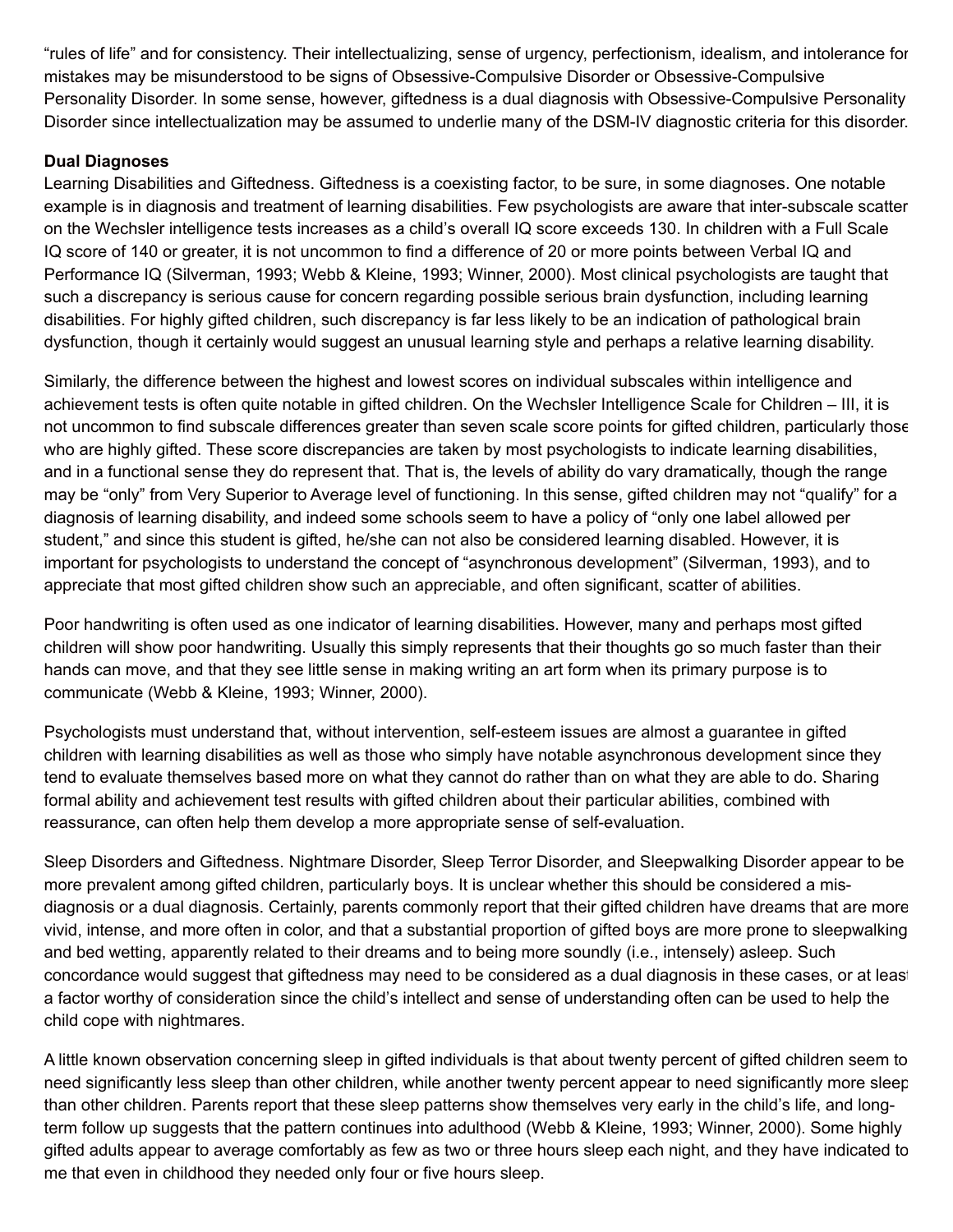Multiple Personality Disorders and Giftedness. Though there is little formal study of giftedness factors within MPD, there is anecdotal evidence that the two are related. The conclusion of professionals at the Menninger Foundation was that most MPD patients showed a history of childhood abuse, but also high intellectual abilities which allowed them to create and maintain their elaborate separate personalities (W. H. Smith personal communication, April 18, 1996).

Relational Problems and Giftedness. As one mother told me, "Having a gifted child in the family did not change our family's lifestyle; it simply destroyed it!" These children can be both exhilarating and exhausting. But because parents often lack information about characteristics of gifted children, the relationship between parent and child can suffer. The child's behaviors are seen as mischievous, impertinent, weird, or strong-willed, and the child often is criticized or punished for behaviors that really represent curiosity, intensity, sensitivity, or the lag of judgment behind intellect. Thus, intense power struggles, arguments, temper tantrums, sibling rivalry, withdrawal, underachievement, and open flaunting of family and societal traditions may occur within the family.

"Impaired communication" and "inadequate discipline" are specifically listed in the DSM-IV (1994) as areas of concern to be considered in a diagnosis of Parent-Child Relational Problems, and a diagnosis of Sibling Relational Problem is associated with significant impairment of functioning within the family or in one or more siblings. Not surprisingly, these are frequent concerns for parents of gifted children due to the intensity, impatience, asynchronous development, and lag of judgment behind intellect of gifted children.

Health care professionals could benefit from increased knowledge concerning the effects of a gifted child's behaviors within a family, and thus often avoid mistaken notions about the causes of the problems. The characteristics inherent within gifted children have implications for diagnosis and treatment which could include therapy for the whole family, not in the sense of "treatment," but to develop coping mechanisms for dealing with the intensity, sensitivity, and the situations which otherwise may cause them problems later (Jacobsen, 1999).

# **Conclusion**

Many of our brightest and most creative minds are not only going unrecognized, but they also are often given diagnoses that indicate pathology. For decades, psychologists and other health care professionals have given great emphasis to the functioning of persons in the lower range of the intellectual spectrum. It is time that we trained health care professionals to give similar attention to our most gifted, talented, and creative children and adults. At the very least, it is imperative that these professionals gain sufficient understanding so that they no longer conclude that certain inherent characteristics of giftedness represent pathology.

#### **References**

Clark, B. (1992). Growing up gifted: Developing the potential of children at home and at school, (4th ed.). New York: Macmillan.

Diagnostic and statistical manual of mental disorders, Fourth Edition. (1994). Washington, DC: American Psychiatric Association.

Jacobsen, M.E. (1999). Liberating everyday genius: A revolutionary guide for identifying and mastering your exceptional gifts. New York: Ballantine.

Seagoe, M. (1974). Some learning characteristics of gifted children. In R. Martinson, (Ed.), The identification of the gifted and talented. Ventura, CA: Office of the Ventura County Superintendent of Schools.

Silverman, L. K. (1993). Counseling the gifted and talented. Denver: Love Publishing.

Webb, J. T., & Latimer, D. (1993). ADHD and children who are gifted. Reston, VA: Council for Exceptional Children. ERIC Digests #E522, EDO-EC-93-5.

Webb, J. T. (1993). Nurturing Social-Emotional Development of Gifted Children. In K. A. Heller, F. J. Monks, & A. H. Passow (Eds.), International handbook of research and development of giftedness and talent (pp. 525-538). Oxford: Pergamon Press.

Webb, J. T. & Kleine, P. A. (1993). Assessing gifted and talented children. In J. L. Culbertson, & D. J. Willis (Eds.), Testing young children (pp. 383-407). Austin, TX: Pro-ed.